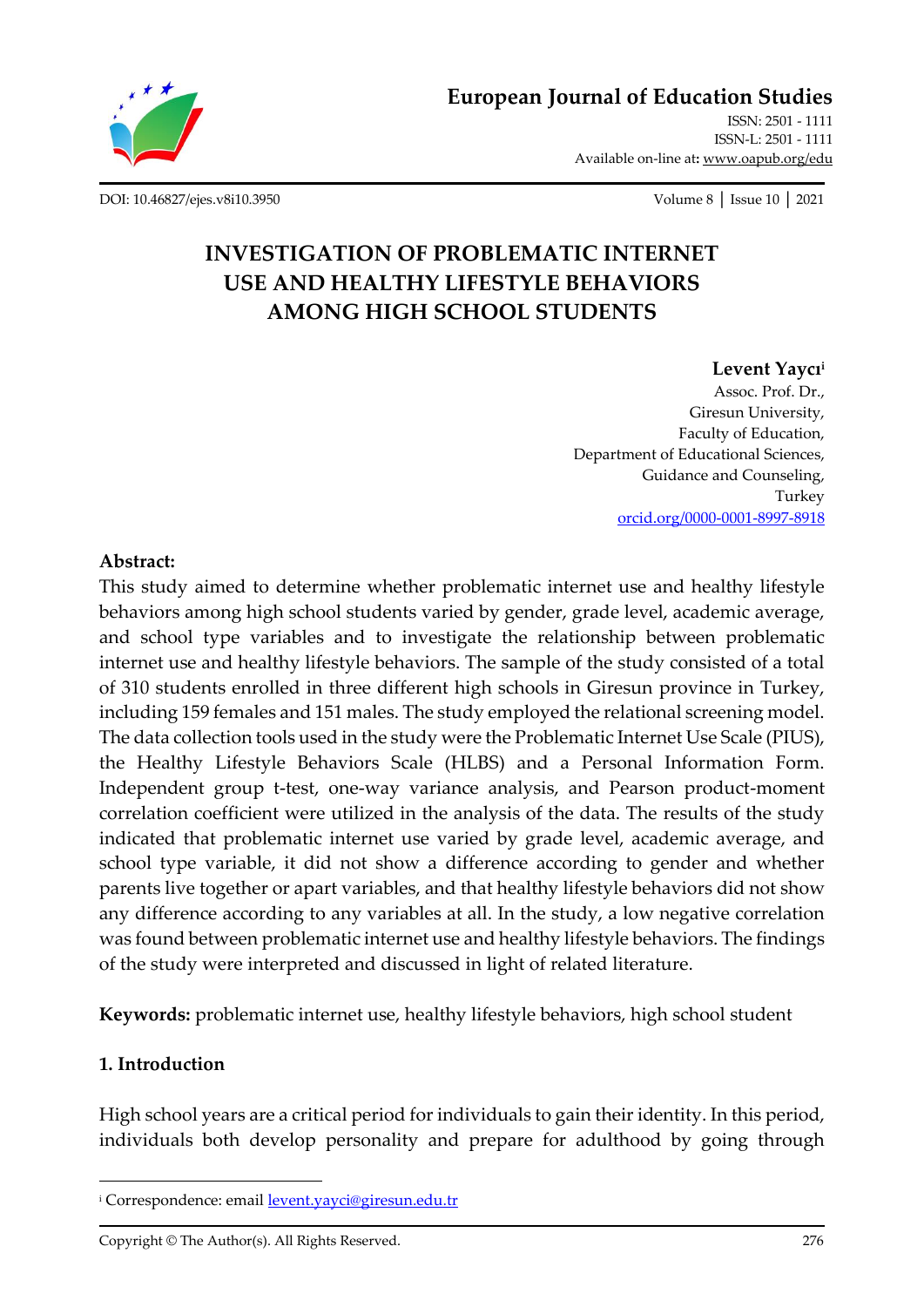#### Levent Yaycı INVESTIGATION OF PROBLEMATIC INTERNET USE AND HEALTHYLIFESTYLE BEHAVIORS AMONG HIGH SCHOOL STUDENTS

experiences, establishing identifications, and acquiring some skills. During these years, the influence of friend groups on the individual's social development and the need for acceptance by their friends increase. Adolescents think that only their friends can understand them best, and sometimes they attach more importance to their opinions than the views of their parents. During this period, adolescents may prefer staying alone in their room, sitting alone, talking to their friends on the phone, texting, or playing online games than spending time with their parents. Some adolescents, especially those who cannot get social support from their family and friends, who have communication problems and cannot find solutions to their problems such as coping with their failures in classes, and who cannot meet their expectations of belonging to or acceptance by a group turn to expressing themselves in a virtual world, and thus developing an identity in this way (Taçyıldız, 2010; Odacı & Kalkan, 2010). Factors such as unlimited and easy access to the internet, lack of external control, and the expectation of using technology in education make it easier for students to turn to internet use (Kuss, Griffiths & Binder, 2013). While high school students often use the Internet for playing games, meeting new people, or listening to music (Chou & Hsiao, 2000; Kubey, Lavin & Barrows, 2001; Colwell & Kato, 2003), some students cannot limit the time they spend on the Internet and thus experience disruptions in various areas of their lives. Problematic internet use is a multidimensional syndrome which consists of cognitive and behavioral symptoms producing negative social, academic/professional consequences and is characterized by constant failure to control its use and compulsive use (Morahan-Martin & Schumacher, 2000; Caplan, 2005; Kim & Davis, 2009; Arısoy, 2009; Andreassen, 2012). The time spent on the Internet, which gains pathological characteristic, may lead to the weakening of the social bonds of adolescents, improper friendships (Subrahmanyam & Lin, 2007; Ceyhan, 2008; Yücel & Gürsoy, 2013), decreased academic performance and emotional well-being (Goswami & Singh, 2016), decreased self-efficacy belief (Durmuş & Başarmak, 2014), insomnia, and physical problems such as weakened immune system and back pain (Beranuy et al., 2009).

Although adolescence is a transition period in which young people are vulnerable to health risks and psychosocial risks, it is marked by a much more significance since it is a period in which healthy lifestyle behaviors, which are effective in health promotion, are gained (Spear & Kulbok, 2001; Wong & Hockenbery, 2003; Aras, 2007; Alıcı & Sarıkaya, 2009). Problematic internet use directly affects an individual's maintaining a healthy lifestyle. A healthy lifestyle is the control of all behaviors that may affect the health of individuals, and the selection and regulation of behaviors that are appropriate for their health status (Özkan & Yılmaz, 2008). Individuals who transform these behaviors into attitudes can both maintain their health status and promote their health status to a better level (Yalçınkaya, Özer & Karamanoglu, 2007). However, the health level of societies is measured by the presence of healthy individuals in society in majority (Ayaz, Tezcan & Akıncı, 2005).

In studies carried out abroad, problematic internet use has been associated with variables such as depression and social isolation (Sanders, Field, Diego & Kaplan, 2000),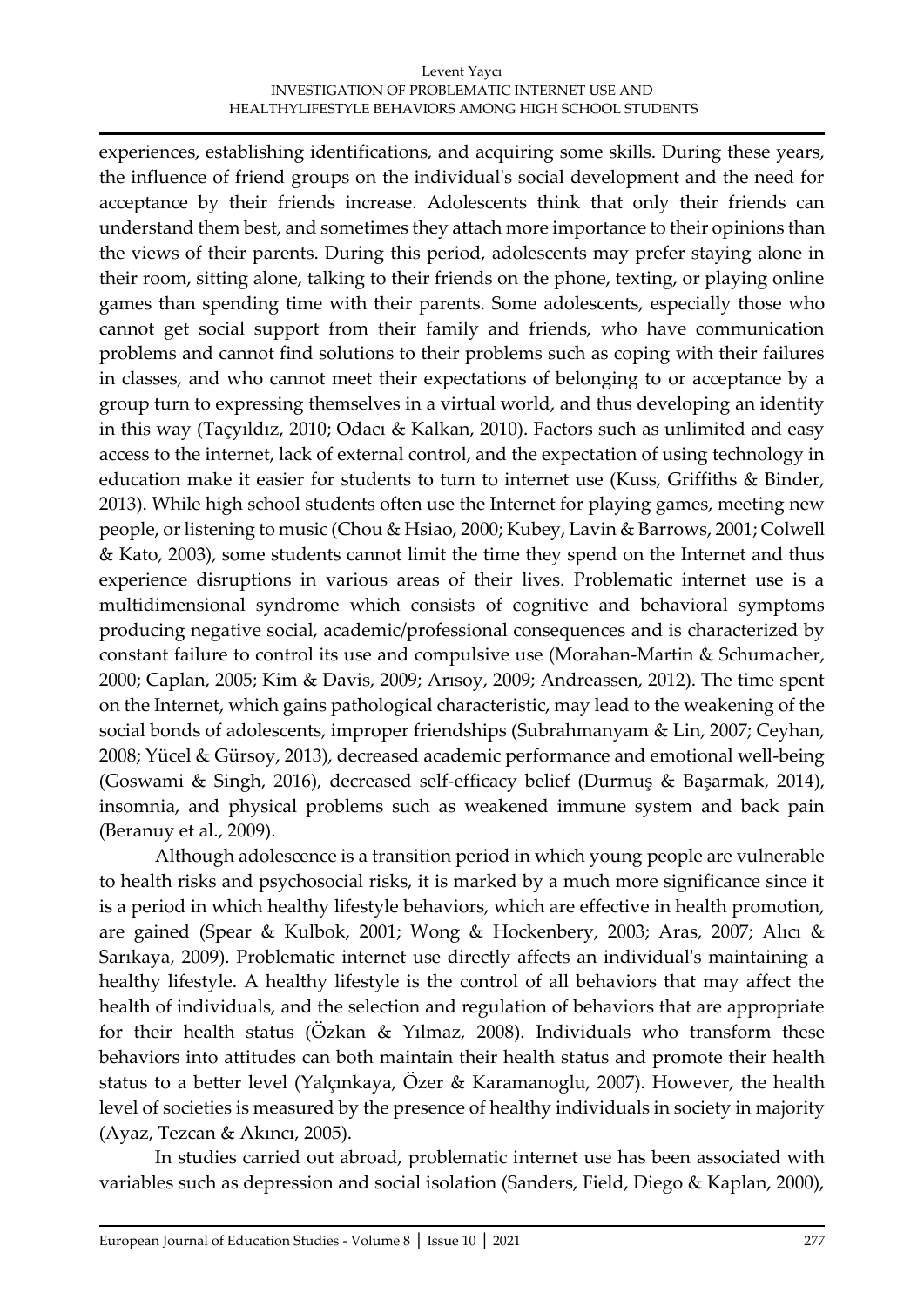social skills (Caplan, 2005), loneliness and social anxiety (Caplan, 2007), subjective wellbeing (Subrahmanyam & Lin, 2007)), psychosomatic symptoms (Cao et al., 2011), social anxiety (Yen et al., 2012), family relationships (Snyder et al., 2015) and work motivation (Reed & Reay, 2015).

A considerable part of studies on problematic internet use conducted in Turkey has been carried out on university students. These studies have investigated the relationship between problematic internet use and communication anxiety (Odacı & Kalkan, 2010), self-perception and self-esteem (Çelik & Odacı, 2012) emotional intelligence (Reisoğlu, Gedik & Göktaş, 2013; Ançel, Açıkgöz & Yavaş-Ayhan, 2015), and loneliness and perceived social support (Oktan, 2015). On the other hand, studies on adolescents have been found to address the relationship between problematic internet use and subjective well-being (Derin, 2013), perceived social support (Günüç & Doğan, 2013), social anxiety (Zorbaz & Tuzgöl-Dost, 2014), life satisfaction (Çınar, 2015), and hopelessness (Şimşek, Akça Kılıç & Şimşek, 2015). No studies have been found investigating the relationship between problematic internet use and healthy lifestyle among high school students.

The 12-18 age range is a risky period in terms of problematic internet use, and while 3.6% of adolescents show internet addiction profile, 21.8% are at the threshold of addiction (Şimşek, Akça Kılıç & Şimşek, 2015). For this reason, students at risk should be identified earlier, adverse environmental conditions should be corrected, and positive changes should be made in their lifestyles by evaluating their lifestyles (Duran & Sümer, 2014). This study investigated the problematic internet use and healthy lifestyle behaviors among high school students. With the evaluation of the study findings, we aimed to contribute to preventive and developmental guidance studies for high school students. The dependent variables of the study were problematic internet use and healthy lifestyle behaviors; independent variables, on the other hand, were socio-demographic characteristics (gender, age, marital status of parents) and some variables related to their education (school type, grade level, achievement status). The present study is considered to be significant in identifying the students at risk, determining the demographic variables related to these students, and contributing to the future guidance programs.

## **2. Method**

This section contains headings such as the research model, the study group, data collection tools, data collection and analysis. The details are presented as follows.

## **2.1. The Research Model**

In this study, the correlational and comparative type of relational screening model was employed. There are two types of relational screening model: correlational type and comparative type: Correlational type research models investigate whether variables show a difference together and how the existing change occurs are examined, whereas comparative type questions whether there is a difference between groups in terms of the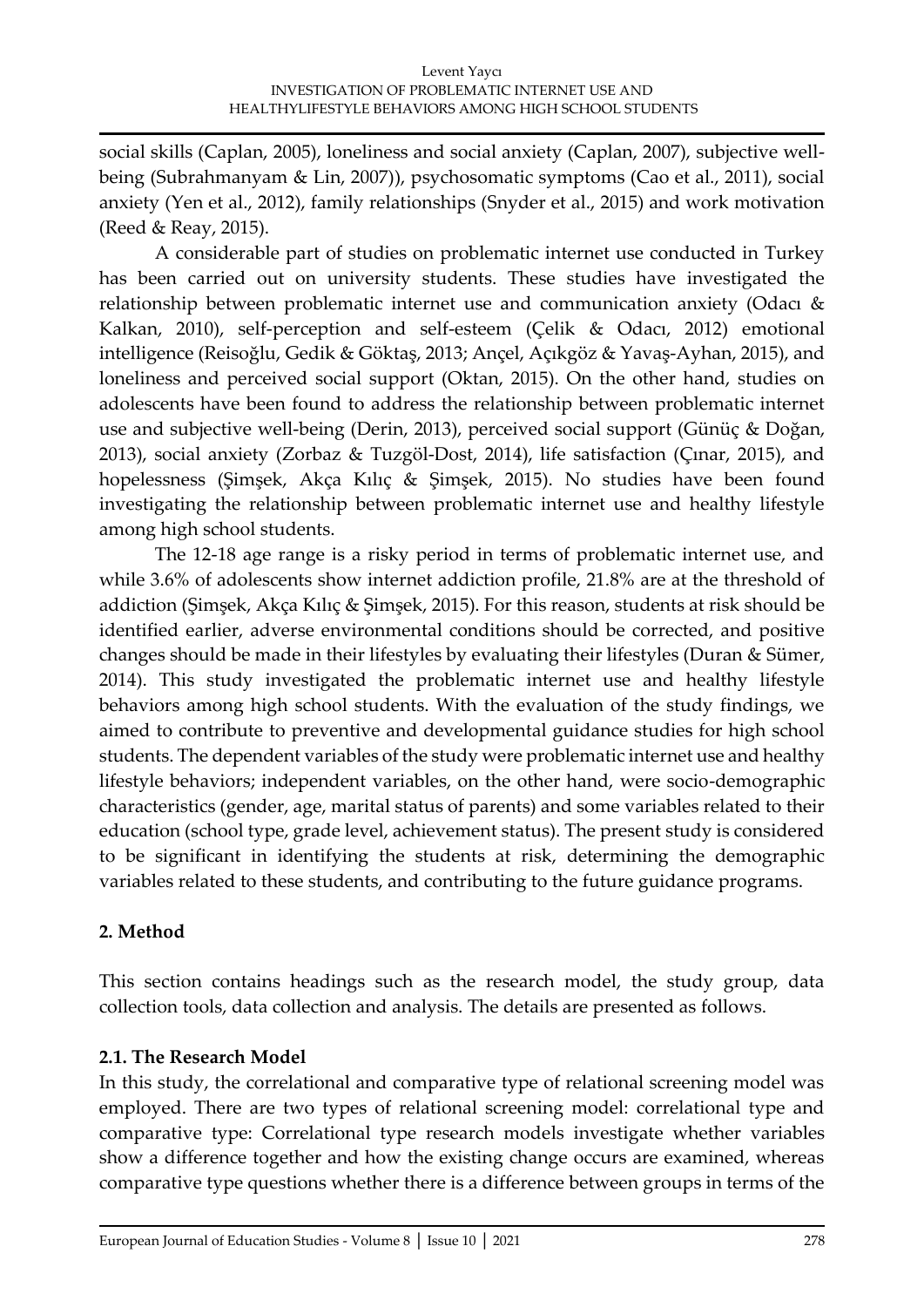dependent variable by creating groups between at least two variables according to the independent variable (Karasar, 1995).

## **2.2. The Study Group**

The study group of this study consisted of 310 high school students in Giresun Province selected by the stratified random sampling method. The students were stratified according to the type of high school, grade level, and gender. Table 1 presents the number of students in the sample.

| Tubic 1. The distribution of staudit humbers in the sample |                       |      |              |      |                        |      |              |      |              |  |  |
|------------------------------------------------------------|-----------------------|------|--------------|------|------------------------|------|--------------|------|--------------|--|--|
| SchoolType                                                 | 9 <sup>th</sup> grade |      | $10th$ grade |      | 11 <sup>th</sup> grade |      | $12th$ grade |      | <b>Total</b> |  |  |
|                                                            | Female                | Male | Female       | Male | Female                 | Male | Female       | Male |              |  |  |
| Vocational<br>High School                                  | 9                     | 19   | 7            | 11   | 11                     | 13   | 10           | 15   | 95           |  |  |
| Anatolian<br>High School                                   | 11                    | 15   | 16           | 11   | 10                     | 12   | 14           | 3    | 92           |  |  |
| Science High<br>School                                     | 15                    | 13   | 19           | 10   | 21                     | 13   | 16           | 16   | 123          |  |  |
| Total                                                      | 35                    | 47   | 42           | 32   | 42                     | 38   | 40           | 34   | 310          |  |  |

**Table 1:** The distribution of student numbers in the sample

**Note:** Total study group was composed by 310 students (159 Females, 151 Males).

As is seen in the table, 95 of the students were vocational high school students, 92 were Anatolian High School students, and 123 were Science High School students. The study group consisted of 159 female and 151 male students.

## **2.3. Data Collection Tools**

## **A. Problematic Internet Use Scale (PIUS)**

Developed by Ceyhan, Ceyhan and Gürcan (2007), the PIUS scale aims to measure healthy and unhealthy levels of internet use. It is a five-point Likert type scale consisting of 33 items. The lowest score that can be obtained from the scale is 33 and the highest score is 165. High scores obtained from the scale indicate that the individual's use of the Internet has become unhealthy, the Internet harms the life of the individual, and that the internet use of the individual may lead to a tendency to pathology such as addiction.

In order to determine the criteria-based similar validity of PIUS, the correlation between PIUS and the adapted version of Davis's Online Cognition Scale (Özcan & Buzlu, 2005), which measures problematic internet use in a similar manner, was found to be 0.61 (p <0.0001). The internal consistency coefficient of the scale was 0.95, and the internal consistency coefficient of the three factors that make up the scale was 0.94 for the negative consequences of the Internet, 0.85 for social benefit / comfort, and 0.75 for the length of overuse. The correlation coefficient was found to be  $0.81$  (p <0.001) in the test-retest reliability study. The item total score reliability coefficients were between 0.31 and 0.70 (Ceyhan, Ceyhan & Gürcan, 2007).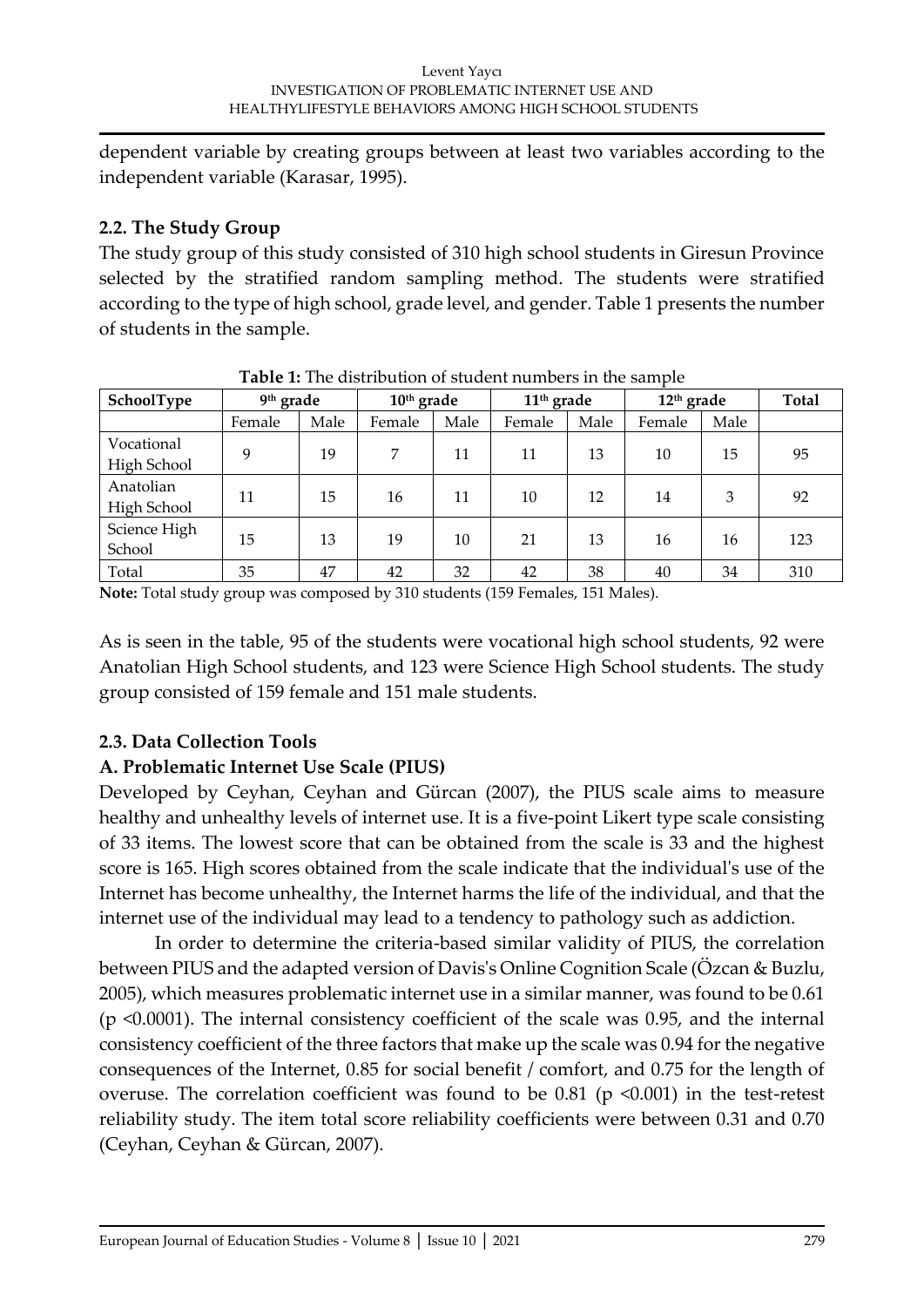#### Levent Yaycı INVESTIGATION OF PROBLEMATIC INTERNET USE AND HEALTHYLIFESTYLE BEHAVIORS AMONG HIGH SCHOOL STUDENTS

## **B. Healthy Lifestyle Behaviors Scale (HLBS)**

This scale was developed by Walker, Sechrist, and Pender (1987) to test the health promotion model. Initially, the scale consisted of 48 items, but later the number of its items reached 52 with the addition of 4 more items by the same researchers in 1995. The validity and reliability studies of the HLBS were conducted by Esin (1999) and Bahar et al. (2008) in Turkey. The scale measures the health-promoting behaviors of an individual concerning a healthy lifestyle. It consists of 6 subscales including self-realization, health responsibility, exercise, nutrition, interpersonal support, and stress management. Each subscale can be used independently, and the overall scale score gives the score of healthy lifestyle behaviors. The scale has a four-point Likert-type. The lowest and the highest scores that can be obtained from the scale are 52 and 208, respectively. High scores obtained from the scale indicate that the individual applies the specified health behaviors at a high level. Walker found Cronbach's Alpha value, which is the internal consistency reliability coefficient of the scale, as 0.92 for the overall scale. This coefficient varies between 70 and 94 for the subscales (Altay, Çavuşoğlu & Güneştaş, 2015). In studies conducted in Turkey, Cronbach's alpha value was found to be 0.91 (Esin, 1999) and 0.92 (Bahar et al., 2008). Alpha values of the subscales were between 0.55 and 0.84 in Esin (1999) and between 0.64 and 0.80 in Bahar et al. (2008).

## **C. Personal Information Form**

The data of the high school students participating in the study such as gender, marital status of parents, school type, grade level, and achievement level were collected using the personal information form, which was developed by the researcher.

## **2.4. Data Collection and Analysis**

The data were collected by the researcher in classroom environments on the days and hours deemed appropriate by the school administrations. The students were informed about the study, and the principle of volunteering was emphasized. The scales were answered individually by the students. SPSS 21 statistical software package was used to analyze the data. Independent group t-test, one-way analysis of variance (ANOVA), and the Pearson product-moment correlation coefficient were used in the analysis of the data. LSD post-hoc test was employed to determine the differences in the scores which were found to be significant as a result of variance analysis. In statistical analyses,  $p$  <0.05 was considered as the level of significance. Kolmogorov-Smirnov test was conducted to test the normality of the distribution, and the data were found to be suitable for the normal distribution.

## **3. Results and Discussion**

Findings about students' problematic internet use and healthy lifestyle behaviors are given below.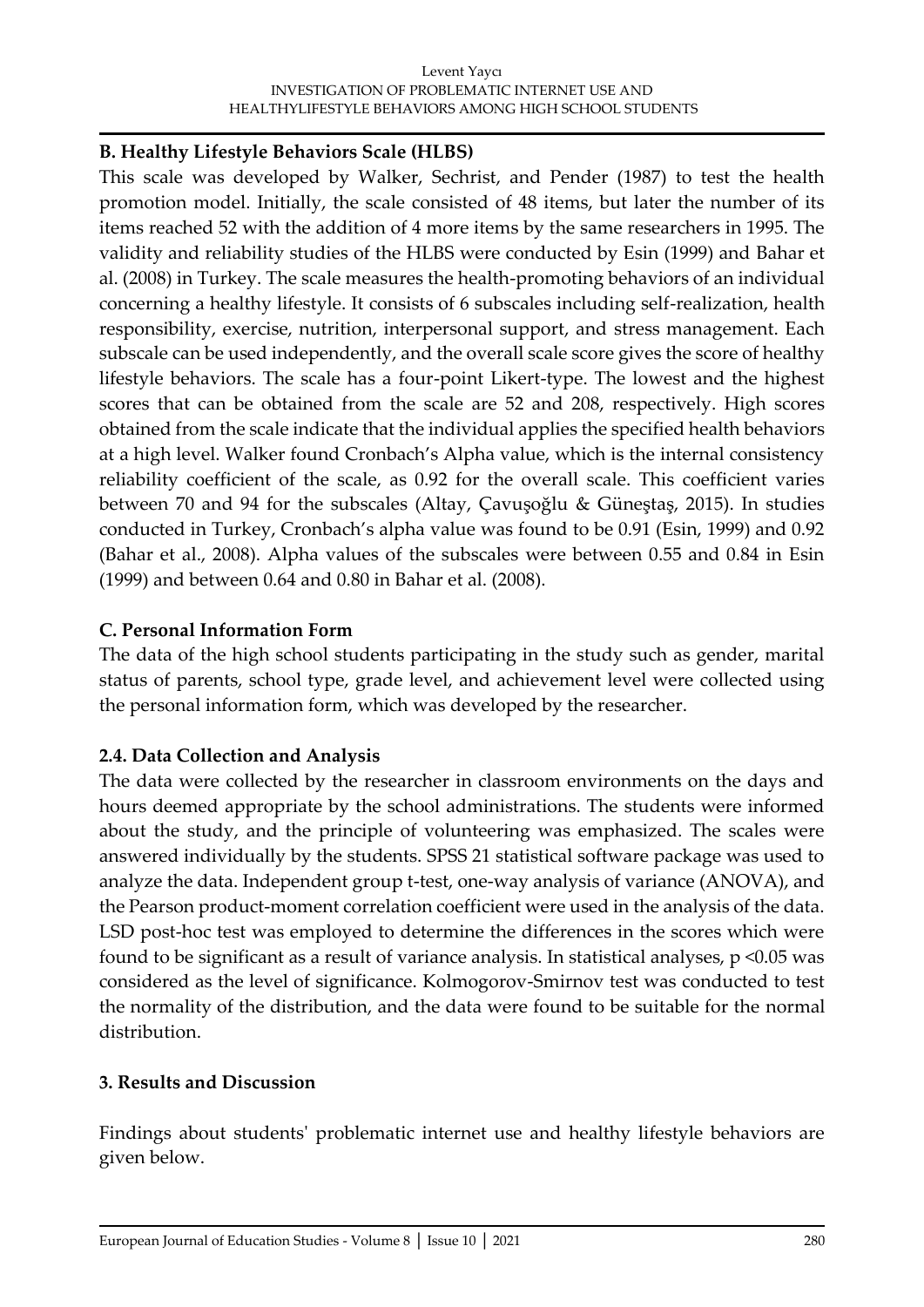Table 2 shows the results of the t-test conducted to determine whether students' scores for problematic internet use and healthy lifestyle behaviors varied by gender.

|           |     | Gender | ⋏      | SS    |          | sd  |      |
|-----------|-----|--------|--------|-------|----------|-----|------|
| Internet  | 159 | Female | 71.77  | 23.29 | $-1.247$ | 308 | .213 |
| use       | 151 | Male   | 75.18  | 24.90 |          |     |      |
| Healthy   | 159 | Female | 127.94 | 18.30 | $-.905$  | 308 | .366 |
| lifestyle | 151 | Male   | 130.12 | 23.82 |          |     |      |

**Table 2:** T-test results of students' problematic internet use and healthy lifestyle behavior scores according to the gender variable

As is seen in Table 2, the arithmetic mean of the problematic internet use scores of female and male students were determined as  $(x)$  = 71.77 and  $(x)$  = 75.18, respectively. There was no significant difference between students' total problematic internet use scores according to gender [t  $(308) = 1.247$ , p> .05]. On the other hand, the arithmetic mean of healthy lifestyle scores of female and male students were  $(x)$  = 127.94 and  $(x)$  = 130.12, respectively. There was no significant difference between the total scores of students for healthy lifestyle behaviors according to gender  $[t \cos t] = .905, p > .05$ .

Table 3 presents the results of the ANOVA test conducted to determine whether students' problematic internet use and healthy lifestyle behaviors scores differed according to grade level.

|           | Source of<br>variance | Sum of<br>squares | Sd  | Mean<br>squares | F     | D    | Significant<br>difference |
|-----------|-----------------------|-------------------|-----|-----------------|-------|------|---------------------------|
| Internet  | Inter-group           | 15531,017         |     | 5177,006        |       |      | $9-10$                    |
| use       | Intra-group           | 163894,922        | 306 | 535,604         | 9,666 | ,000 | $9-11$                    |
|           | Total                 | 179425,939        | 309 |                 |       |      | $9-12$                    |
| Healthy   | Inter-group           | 1406,798          | 3   | 468,933         |       |      |                           |
| lifestyle | Intra-group           | 136972,199        | 306 | 447,642         | 1,048 | .372 |                           |
|           | Total                 | 138378,997        | 309 |                 |       |      |                           |

**Table 3:** The results of the ANOVA test showing students' problematic internet use and healthy lifestyle behaviors scores according to grade level variable

As is seen in Table 3, there was a significant difference between problematic internet use and grade level mean scores ( $F_{(3-306)} = 9.666$ ; p <0.05). There was a significant difference between grades 9 and 10, 9 and 11, and 9 and 12. The level of problematic internet use in  $9^{\text{th}}$ -grade students was significantly higher than that of  $10^{\text{th}}$ ,  $11^{\text{th}}$ , and  $12^{\text{th}}$ -grade students. As a result of the analyses, there was no significant difference between healthy lifestyle behaviors and grade level mean scores (F  $(3-306) = 1.048$ ; p> 0.05).

Table 4 presents the t-test results conducted to determine whether students' scores for the problematic internet use and healthy lifestyle behaviors showed a difference according to whether their parents lived together or apart.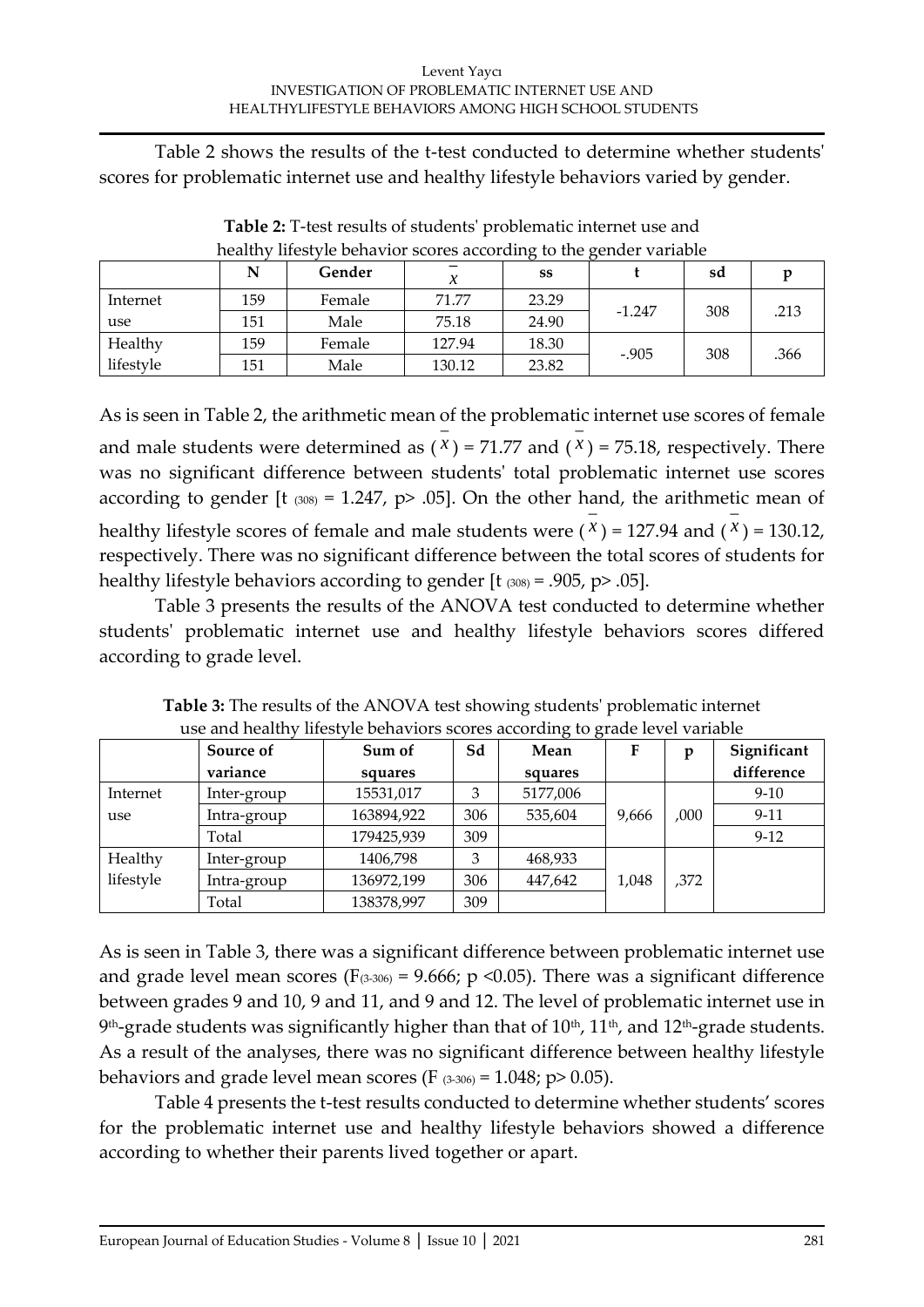#### Levent Yaycı INVESTIGATION OF PROBLEMATIC INTERNET USE AND HEALTHYLIFESTYLE BEHAVIORS AMONG HIGH SCHOOL STUDENTS

|           | ---------------- |               |        |       |     |      |      |  |  |  |  |
|-----------|------------------|---------------|--------|-------|-----|------|------|--|--|--|--|
|           | n                | Mother-Father |        | SS    | sd  |      |      |  |  |  |  |
| Internet  | 292              | Together      | 73.60  | 24.00 | 308 | .551 | .582 |  |  |  |  |
| use       | 18               | Separated     | 70.38  | 25.63 |     |      |      |  |  |  |  |
| Healthy   | 292              | Together      | 129.21 | 20.90 | 308 | .723 | .470 |  |  |  |  |
| lifestyle | 18               | Separated     | 125.50 | 25.42 |     |      |      |  |  |  |  |

**Table 4:** T-test results for students' problematic internet use and healthy lifestyle behavior scores according to the variable regarding whether parents lived together or apart

As is shown in Table 4, the arithmetic mean of the problematic internet use scores of the students whose parents lived together was found to be  $(X)$  = 73.60, while the mean score of those whose parents lived apart was  $(x)$  = 70.38. There was no significant difference between the total scores of the students for problematic internet use according to whether their parents lived together or apart [t  $(308) = .551$ , p> .05]. The arithmetic mean of the healthy lifestyle behavior scores of the students whose parents lived together was ( *x* ) = 129.21, whereas the mean score of those whose parents lived apart was ( *x* ) = 125.50. No significant difference was found between the total scores of the students for healthy lifestyle behaviors according to whether their parents lived together or apart [t (308) = .723, p> .05].

Table 5 presents the results of the ANOVA test conducted to determine whether the internet use and healthy lifestyle scores of the students differed according to academic achievement average variable.

|           | Source of the | Sum of     | sd  | Mean     |       | p     | Significant           |  |
|-----------|---------------|------------|-----|----------|-------|-------|-----------------------|--|
|           | variance      | squares    |     | squares  |       |       | difference            |  |
| Internet  | Inter-group   | 8566,450   | 5   | 1713,290 |       |       | $1-4, 1-5, 1-6$       |  |
| use       | Intra-group   | 170859,489 | 304 | 562,038  | 3.048 | 0,011 | $2 - 4, 2 - 5, 2 - 6$ |  |
|           | Total         | 179425,939 | 309 |          |       |       | $3-4,3-5,3-6$         |  |
| Healthy   | Inter-group   | 4737,141   | 5   | 947,428  |       |       |                       |  |
| lifestyle | Intra-group   | 133641,856 | 304 | 439,611  | 2,155 | 0,059 |                       |  |
|           | Total         | 138378,997 | 309 |          |       |       |                       |  |

**Table 5:** Results of the ANOVA test conducted to determine whether the internet use and healthy lifestyle scores of the students varied by academic achievement average variable

\*40-49= 1, 50-59= 2, 60-69=3, 70-79=4, 80-89=5, 90-100=6.

As shown in Table 5, a significant difference was found between problematic internet use and academic achievement average variable ( $F = 3.048$ ;  $p \le 0.05$ ). The results of the analysis indicated that there was a difference between the following academic achievement averages: (40-49; 70-79), (40-49; 80-89), (40-49; 90-100), (50-59; 70-79), (50-59; 80-) 89), (50- 59; 90-100), (60-69; 70-79), (60-69; 80-89), (60-69; 90-100). Students with (40-49), (50-59) and (60-69) academic average were determined to have significantly higher problematic internet use compared to students with (70-79), (80-89) and (90-100) academic averages. There was no significant difference between healthy lifestyle behaviors and academic achievement average variable ( $F = 2.155$ ;  $p > 0.05$ ).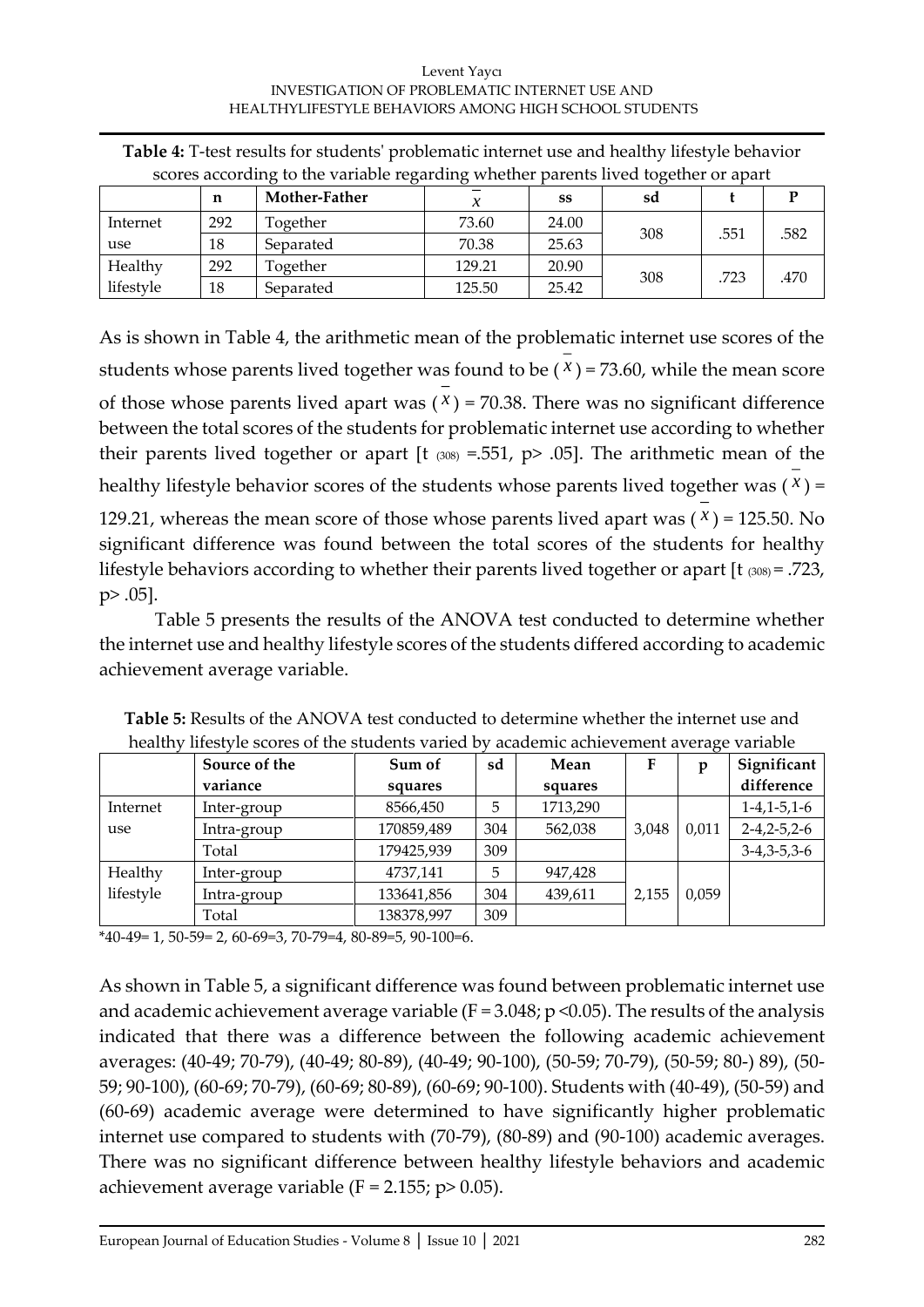Table 6 gives the results of the ANOVA test carried out to determine whether the problematic internet use and healthy lifestyle behavior scores of the students varied by the type of high school.

|           | <u>and nounce</u> | mestyle beliavior scores according to high school type |     |          |       |       |             |
|-----------|-------------------|--------------------------------------------------------|-----|----------|-------|-------|-------------|
|           | Source of         | Sum of                                                 | sd  | Mean     | F     | p     | Significant |
|           | the variance      | squares                                                |     | squares  |       |       | difference  |
| Internet  | Inter-group       | 6822,111                                               | າ   | 3411,056 |       |       | Vocational- |
| use       | Intra-group       | 172603,827                                             | 307 | 562,227  | 6,067 | 0,003 | Science     |
|           | Total             | 179425,939                                             | 309 |          |       |       |             |
| Healthy   | Inter-group       | 451,375                                                |     | 225,687  |       |       |             |
| lifestyle | Intra-group       | 137927,622                                             | 307 | 449,276  | 0,502 | 0,606 |             |
|           | Total             | 138378,997                                             | 309 |          |       |       |             |

**Table 6:** ANOVA test results for students' problematic internet use and healthy lifestyle behavior scores according to high school type

As is shown in Table 6, a significant difference was found between problematic internet use and the school type variable (F  $(2-307) = 6.067$ ; p <0.05). The level of students' problematic internet use was found to vary by the type of school they were studying. The results of the analysis indicated that the problematic internet use scores of vocational high school students were determined to be higher than those of Anatolian high school and science high school students. Particularly, the difference between vocational high school students and science high school students was significant in favor of science high school students. The level of vocational high school students' problematic internet use was significantly higher than the level of science high school students. No significant difference was found between the problematic internet use scores of vocational high school-Anatolian high school students and Anatolian high school-science high school students. The results of the analyses revealed that there was no relationship between students' healthy lifestyle behaviors and school type variable F  $(2-307) = .502$ ; p> 0.05

Table 7 presents the results of Pearson's correlation coefficient conducted to determine the relationship between students' scores for problematic internet use and healthy lifestyle behaviors.

|                          | <b>PIUS</b> |      | Negative<br>Consequences |      | Social<br><b>Benefit</b> |      | Overuse |      |
|--------------------------|-------------|------|--------------------------|------|--------------------------|------|---------|------|
|                          | r           |      | r                        |      | r                        |      | r       |      |
| <b>HLBS</b>              | $-.219$     | .000 | $-.201$                  | .000 | $-.209$                  | .000 | $-.126$ | .027 |
| Spirituality             | $-.273$     | .000 | $-.267$                  | .000 | $-.268$                  | .000 | $-.106$ | .062 |
| H. Responsibility        | $-.037$     | .513 | $-.013$                  | .826 | $-.065$                  | .254 | $-.051$ | .369 |
| Exercise                 | $-.137$     | .016 | $-112$                   | .049 | $-.115$                  | .043 | $-.142$ | .012 |
| Nutrition                | $-0.144$    | .011 | $-.127$                  | .025 | $-0.125$                 | .028 | $-.101$ | .074 |
| Interpersonal S.         | $-.171$     | .002 | $-174$                   | .002 | $-162$                   | .004 | $-.045$ | .426 |
| <b>Stress Management</b> | $-.237$     | .000 | $-.224$                  | .000 | $-.216$                  | .000 | $-132$  | .020 |

**Table 7:** The results of Pearson's correlation coefficient conducted to determine the relationship between students' scores for problematic internet use and healthy lifestyle behaviors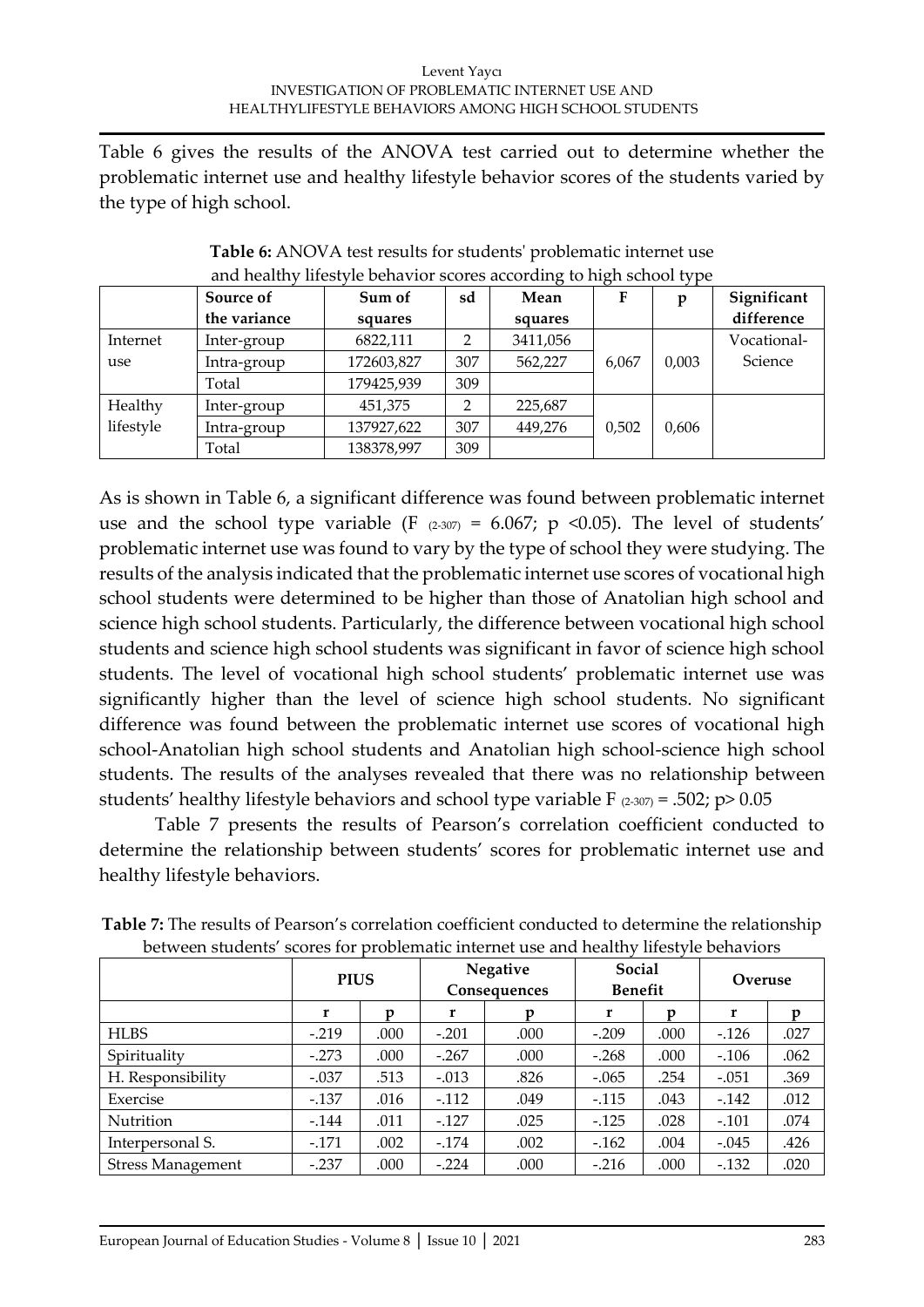The results of the correlation analysis indicated that there was a low negative correlation between problematic internet use and healthy lifestyle behaviors ( $r = -0.219$ ; p <.05). In the table, the correlation analysis of the sub-dimensions was also given in detail. A low level of relationship was found between problematic internet use and spirituality (r = -. 273; p  $\le$  05) and stress management (r = -. 237; p  $\le$  05), while there was a very low level negative relative relationship between problematic internet use and exercise ( $r = -1.137$ ; p <.05), nutrition ( $r = -1.14$ ;  $p < 0.05$ ), and interpersonal support ( $r = -1.171$ ;  $p < 0.05$ ) sub-dimensions. No relationship was found with health responsibility ( $r = -0.037$ ;  $p > 0.05$ ) sub-dimension. A low negative relationship was found between healthy lifestyle behaviors and the subdimensions of problematic internet use, such as negative consequences of internet use (r  $=$  -.201; p <.05) and social benefit/comfort (r = -. 209; p <.05), whereas there was a very low and negative correlation with the excessive use of the Internet ( $r = -126$ ;  $p < 05$ ).

A low level negative relationship was found between the spirituality subdimension of healthy lifestyle behaviors scale and the negative consequences of internet use (r = -. 267; p <.05) and social benefit/comfort (r = -. 268; p <.05). There was a very low level negative relationship between exercise sub-dimension and the negative consequences of internet use  $(r = -.112; p < .05)$ , social benefit/comfort  $(r = -.115; p < .05)$ , and excessive use of the Internet ( $r = -1.142$ ;  $p < 0.05$ ). Also, a very low negative relationship was found between nutrition sub-dimension and the negative consequences of internet use ( $r = -1.127$ ;  $p < 0.05$ ) and social benefit/comfort ( $r = -1.125$ ;  $p < 0.05$ ). On the other hand, there was a very low negative relationship between interpersonal support and the negative consequences of internet use ( $r = -1.174$ ;  $p < 0.05$ ) and social benefit/comfort ( $r = -1$ .162; p <.05). Moreover, there was a low negative relationship between stress management sub-dimension and negative consequences of internet use  $(r = -1.224; p < 0.05)$ and social benefit/comfort ( $r = -1.216$ ;  $p < 0.05$ ) sub-dimensions, while a very low level negative relationship was found with the excessive use of the Internet ( $r = -132$ ;  $p < 05$ ). There was no significant relationship between spirituality and excessive internet use, which are sub-dimensions of healthy lifestyle behaviors scale ( $r = -1.106$ ;  $p > .05$ ); between health responsibility and negative consequences of the Internet ( $r = -0.013$ ;  $p > 0.05$ ), social benefit/comfort ( $r = -0.065$ ;  $p > 0.05$ ), and excessive use of the Internet ( $r = -0.051$ ;  $p > 0.05$ ), which are sub-dimensions of problematic internet use scale; and between nutrition subdimension and excessive use of the Internet (r=-.101; p>.05), and between interpersonal support and excessive use of the Internet (r=-.045; p>.05).

## **4. Conclusion and Recommendations**

When the findings were analyzed based on the main problem of the study, no significant difference was found between genders in terms of problematic internet use. Nevertheless, the mean scores obtained from the problematic internet use scale in males were higher than the mean scores of girls. This finding is consistent with study findings indicating that problematic internet use does not vary by gender (Ceyhan, 2011; Smahel, Brown & Blinka, 2012). While there are studies indicating that the mean problematic internet use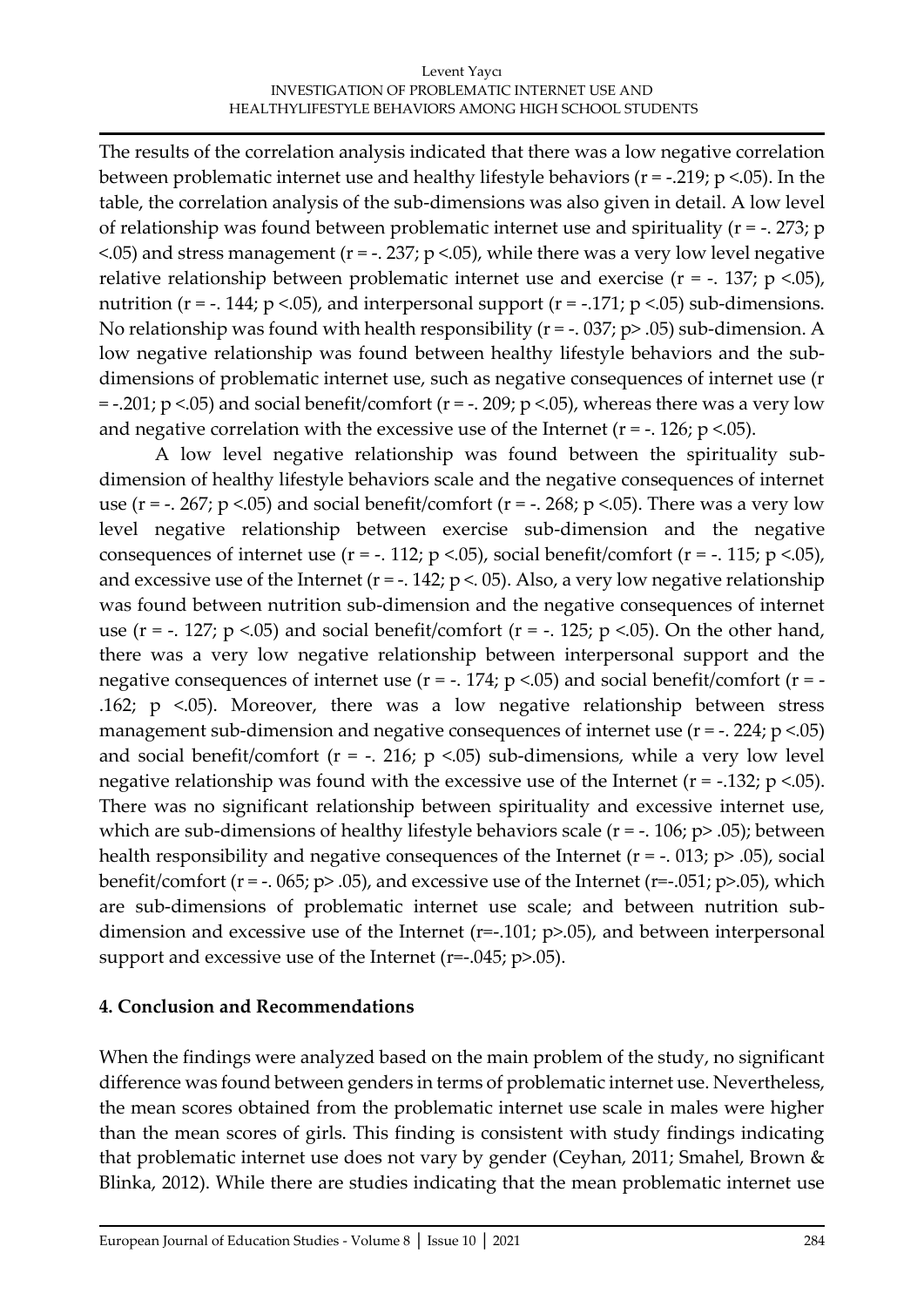score of male students is statistically higher than those of female students (Chen, Weng, Su & Wu 2003; Çakır-Balta & Horzum, 2008; Mottram & Fleming, 2009), there are also studies showing that problematic internet use scores of females are higher than those of males (Odacı & Çelik, 2011). The inexistence of differences in problematic internet use in terms of gender can be explained by the developmental task of both boys and girls to establish their identity and close relationships. The Internet may have become an indispensable tool because it provides a comfortable environment for students who have difficulty in performing these developmental tasks (Ceyhan, 2010). Besides, the difference between the study results may have stemmed from the differences in the aims of female and male students' internet use. In the study, no significant difference was found between healthy lifestyle behaviors in terms of genders. The results of the study are consistent with the results of Aktaş-Özakgül et al. (2016). This may be explained by the fact that there are no distinct references to gender roles and child-rearing attitudes in the Turkish culture on subjects such as spirituality, nutrition, exercise, health responsibility, stress management, and interpersonal support. Besides, the mean scores of students for healthy lifestyle behaviors were close to the desired level.

According to the second finding of the study, the problematic internet use indicated a significant difference by the grade level variable. This difference was against the 9th-grade students. 9th-grade students were found to exhibit more problematic internet use behaviors than the students in other grades. Considering the education system in Turkey, 9th -grade students go through an intensive period due to the transition to secondary education exam before starting school. This situation can be thought to cause more drowsiness in 9<sup>th</sup>-grade students compared to the previous year and to cause them to weaken their self-control mechanisms in terms of spending their daily time on the Internet. Besides, these students also have difficulty making friends in a new environment, which can be thought to lead students to the virtual world. As is seen in Table 3, as students' grade level increased, the mean scores obtained from the PIUS decreased, too. This can be thought to have stemmed from factors such as the approaching university preparation process, making new friends and heading for social activities, and sparing time for personal interests as the interests become more evident and consistent.

As for the third finding of the study, there was no significant difference in students' problematic internet use and their healthy lifestyle behaviors according to whether their parents lived together or apart. The finding that there was no significant difference between students' problematic internet use and a core family structure was found consistent with the 2008 report of the Turkish Republic Prime Ministry General Directorate of Family and Social Research titled "Internet Use and Family".

Table 5 presents students' problematic internet use behaviors classified according to their academic achievement. A significant difference was found between students' problematic internet use behaviors according to their academic achievement levels. The students with low academic achievement scores (ranging between 40 and 70) were determined to obtain high scores from the PIUS. This result was consistent with the study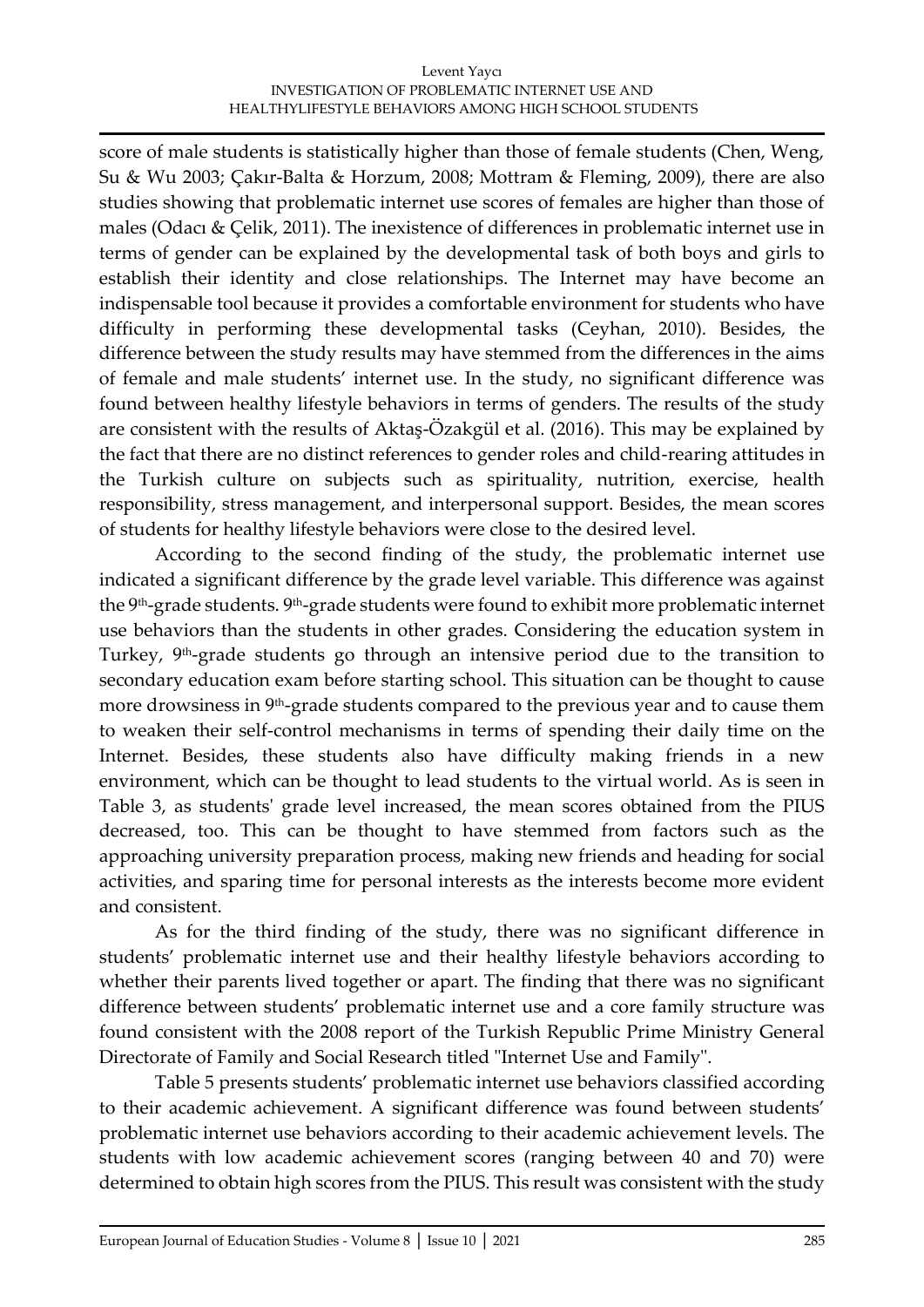findings of Derin (2013), Toraman (2013), and Gamez-Guadix, Calvete, Orue & Las Hayas (2014). On the other hand, no significant difference was found between students' healthy lifestyle behaviors in terms of their academic average levels. This can be thought to originate from the fact that the four sub-dimensions of healthy lifestyle behaviors other than nutrition and stress management had no direct effect on academic achievement.

According to the fifth finding of the study, there was a significant difference between students' problematic internet use in terms of the school type. This difference was between vocational high school and science high school. Science high schools accept students with the highest scores from the test of transition to high school. On the other hand, industrial vocational high schools accept students with much lower scores. It can be predicted that factors such as attitudes towards studying, productive studying behaviors, and time management affect the high level of achievement of science high school students. This may suggest that these students can control their internet use time and use the Internet at a level that does not hinder their academic responsibilities.

The final finding of the study indicated that there was a low negative relationship between students' problematic internet use and their healthy lifestyle behaviors. Negative relationships were found between the negative consequences of the Internet and social benefit sub-dimensions of PIUS and self-realization, exercise, nutrition, interpersonal support, and stress management sub-dimensions of healthy lifestyle behaviors scale; and between excessive use of the Internet and exercise and stress management sub-dimensions. These results were consistent with the findings that problematic internet use disrupts adolescents' daily routine (Tsai & Lin, 2003), causes some physical problems (Tahiroğlu et al. 2010), and causes social isolation (Sinkkonen, Puhakka & Merilainen, (2014).

Students, who have problematic internet use, spend most of their time on the Internet, and this may cause them to postpone certain things in their lives. This situation can be predicted to lead to many negative consequences, from physical health problems to failing in self-realization and irregular nutrition. According to the findings, when students experience a decrease in interpersonal support and when they cannot cope with stress, they can be said to tend to problematic internet use. These results were consistent with Kim & Chun's (2005) study on university students reporting that "those with high levels of problematic internet use have low health promotion behaviors and low levels of health perception". Also, virtual friendships established on the internet among students can prevent them from developing communication skills (Ceyhan, 2008) and may reduce their emotional well-being (Goswami & Singh, 2016).

Students' excessive use of the Internet, other than performing some academic tasks and communication activities in a practical and better way, affects their academic success and communication skills, and especially their health. The inability of students to control the time they spend on the computer makes it difficult for them to accomplish some developmental tasks. Therefore, students and parents can be given informative training about safe internet use at all levels of education. Locating the computer in a room other than the child's room at home may make it easier to control students' access to secure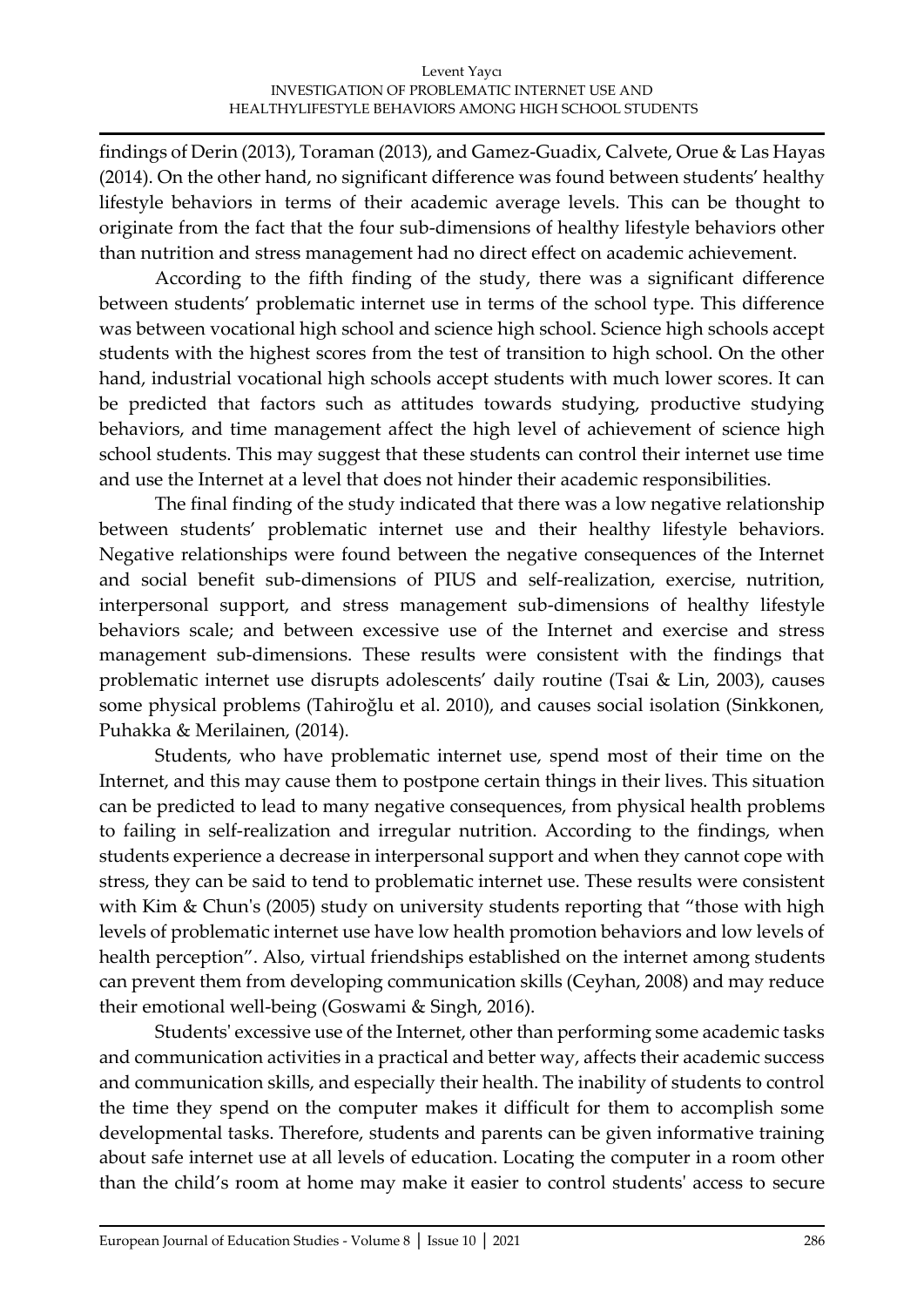sites. Parents can be informed about spending quality time and establishing healthy communication with their children, since the lack of adequate sharing in the family may lead students to spend more time on the Internet. Students' lives can be enriched by increasing the number of club, sporting, and social activities at schools. Youth centers, schools, municipalities, and non-governmental organizations can organize activities outside school hours to develop a culture of exercise and healthy nutrition for students, and students can be trained to inform their peers about this issue. Since students with high self-esteem or social anxiety levels can turn to problematic internet use, some psycho-education groups can be formed to support the self-esteem of these students and improve their social skills. Routine referral services should be provided to perform medical evaluations of students who are depressed, who show intense social anxiety, and who show dispersed identity symptoms.

### **Conflict of Interest Statement**

The author declares no conflicts of interests.

## **About the Author**

Dr. Levent Yaycı is as an Assoc. Professor at the Department of Educational Sciences, Guidance and Counseling, Faculty of Education, Giresun University, Turkey. His research area is group counseling and guidance.

## **References**

- Aktaş- Özakgül., A., Atabek-Aştı., T, Ataç, M., & Mercan, K. (2016). Lise son sınıf öğrencileri sağlıklı yaşam biçimi davranışlarına sahipler mi? *Florence Nightingale Hemşirelik Dergisi, 24*(1), 16-23.
- Altay, B., Çavuşoğlu, F., & Güneştaş, İ. (2015). Tıp fakültesi hastanesinde çalışan hemşirelerin sağlıklı yaşam biçimi davranışları ve etkileyen faktörler. *Dokuz Eylül Üniversitesi Hemşirelik Fakültesi Elektronik Dergisi*, *8*(1), 12-18.
- Ançel, G., Açıkgöz, İ., & Yavaş-Ayhan, A. G. (2015). Problemli internet kullanımı ile duygusal zeka ve bazı sosyodemografik değişkenler arasındaki ilişki. *Anadolu Psikiyatri Dergisi,16,* 255-263. DOI: 10.30900/kafkasegt.603734
- Andreassen, C. S. (2012). Development of a facebook addiction scale. *Psychological Reports, 110*(2), 501-517. DOI[:10.2466/02.09.18.PR0.110.2.501-517.](https://doi.org/10.2466/02.09.18.PR0.110.2.501-517)
- Ayaz, S., Tezcan, S., & Akıncı, F. (2005). Hemşirelik yüksekokulu öğrencilerinin sağlığı geliştirme davranışları. *Cumhuriyet Üniversitesi Hemşirelik Yüksek Okulu Dergisi, 9*(2), 26-34.
- Bahar, Z., Beşer, A., Gördes, N., Ersin, F., & Kıssal, A. (2008). Sağlıklı yaşam biçimi davranışları ölçeğinin geçerlik ve güvenirlik çalışması. *C.Ü. Hemşirelik Yüksekokulu Dergisi, 12*(1), 1-13.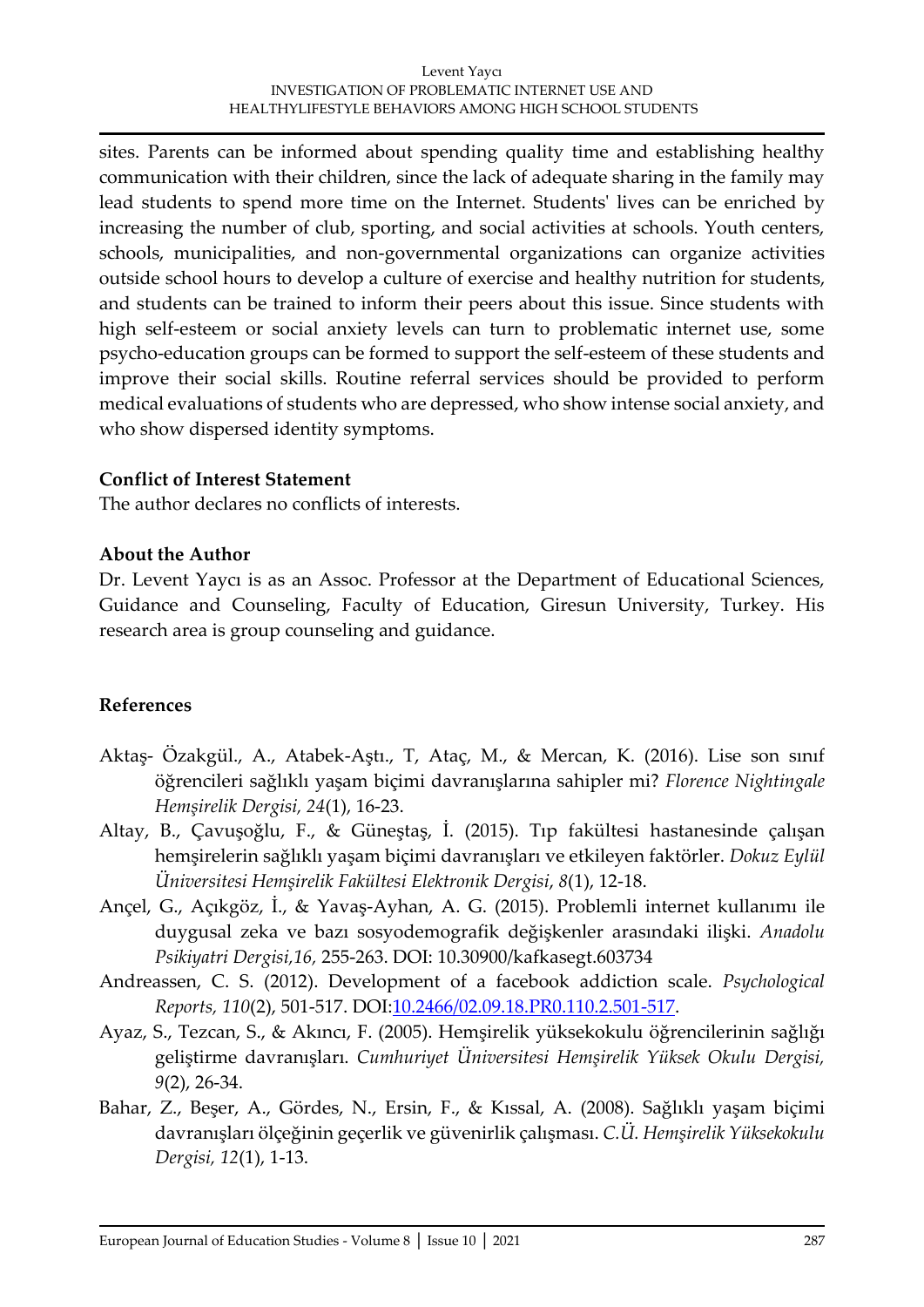- Beranuy, M., Oberst, U., Carbonell, X., & Chamarro, A. (2009). Problematic internet and mobilephone use and clinical symptoms in college students: the role of emotional intelligence. *Computers in Human Behavior, 25*, 1182-1187. DOI: 10.1016/j.chb.2009.03.001
- Caplan, S. E. (2005). A social skill account of problematic internet use. *Journal of Communication, 55*(4), 721-736.
- Caplan, S. E. (2007). Relations among loneliness, social anxiety, and problematic internet use. *CyberPsychology & Behavior, 10*(2), 234–242.
- Cao, H., Sun, Y., Wan, Y., Hao, J., & Tao, F. (2011). Problematic internet use in Chinese adolescents and its relation to psychosomatic symptoms and life satisfaction. *BMC Public Health, 11*, 802-815.
- Ceyhan, E. (2008). Ergen ruh sağlığı açısından bir risk faktörü: internet bağımlılığı. *Çocuk ve Gençlik Ruh Sağlığı Dergisi, 15*(2), 109-116.
- Ceyhan, E. (2010). Problemli internet kullanım düzeyi üzerinde kimlik statüsünün, internet kullanım amacının ve cinsiyetin yordayıcılığı. *Kuram ve Uygulamada EğitimBilimleri/Educational Sciences: Theory &Practice, 10*(3), 1323-1355.
- Chou, C. & Hsiao, M. C. (2000). Internet addiction, usage, gratifications, and pleasure experience: The Taiwan College Students Case. *Computers & Education, 35*(1), 65- 80.
- Colwell, J. & Kato, M. (2003). Investigation of the relationship between social isolation, self-esteem, aggression and computer game play in Japanese adolescents. *Asian Journal of Social Psychology, 6*,149-158.
- Çelik Ç., B. & Odacı, H. (2012). Kendilik algısı ve benlik saygısının problemli internet kullanımı üzerindeki yordayıcı rolü. *E-Journal of New World Sciences Academy, 7*(1), 433-441.
- Çınar, M. (2015). *Ergenlerin problemli internet kullanım davranışları ile yaşam doyumları arasındaki ilişkinin incelenmesi* (Unpublished master's thesis) İstanbul Aydın Üniversitesi, İstanbul.
- Derin, S. (2013). *Lise öğrencilerinde internet bağımlılığı ve öznel iyioluş* (Unpublished master's thesis) Hacettepe Üniversitesi, Ankara.
- Duran, Ö. & Sümer, H. (2014). Ebelik öğrencilerinin sağlıklı yaşam biçimi davranışları ve etkileyen faktörler. *Anadolu Hemşirelik ve Sağlık Bilimleri Dergisi, 17*(1), 40-49.
- Durmuş, A. & Başarmak, U. (2014). Öğretmen adaylarının eğitsel internet kullanım özyeterlik inançları ve problemli internet kullanım durumları arasındaki ilişkinin incelenmesi. *Ahi Evran Üniversitesi Kırşehir Eğitim Fakültesi Dergisi (KEFAD), 15*(3), 49-67.
- Ergün, A. & Erol, S. (2007). Lise öğrencilerinin sağlıklı yaşam biçimi davranışları. *Hemşirelik Forumu.* Ocak-Şubat/Mart-Nisan: 46-51.
- Esin, M. N. (1999). Sağlıklı yaşam biçimi davranışları ölçeğinin Türkçe'ye uyarlanması. *Hemşirelik Bülteni, 12*(45), 87-96.
- Fleming, P. & Marshall, G. (2008). Lifestyle interventions in primary care. Systematic review of randomized controlled trials. *Can Fam Physician*. 54, 1706-1713.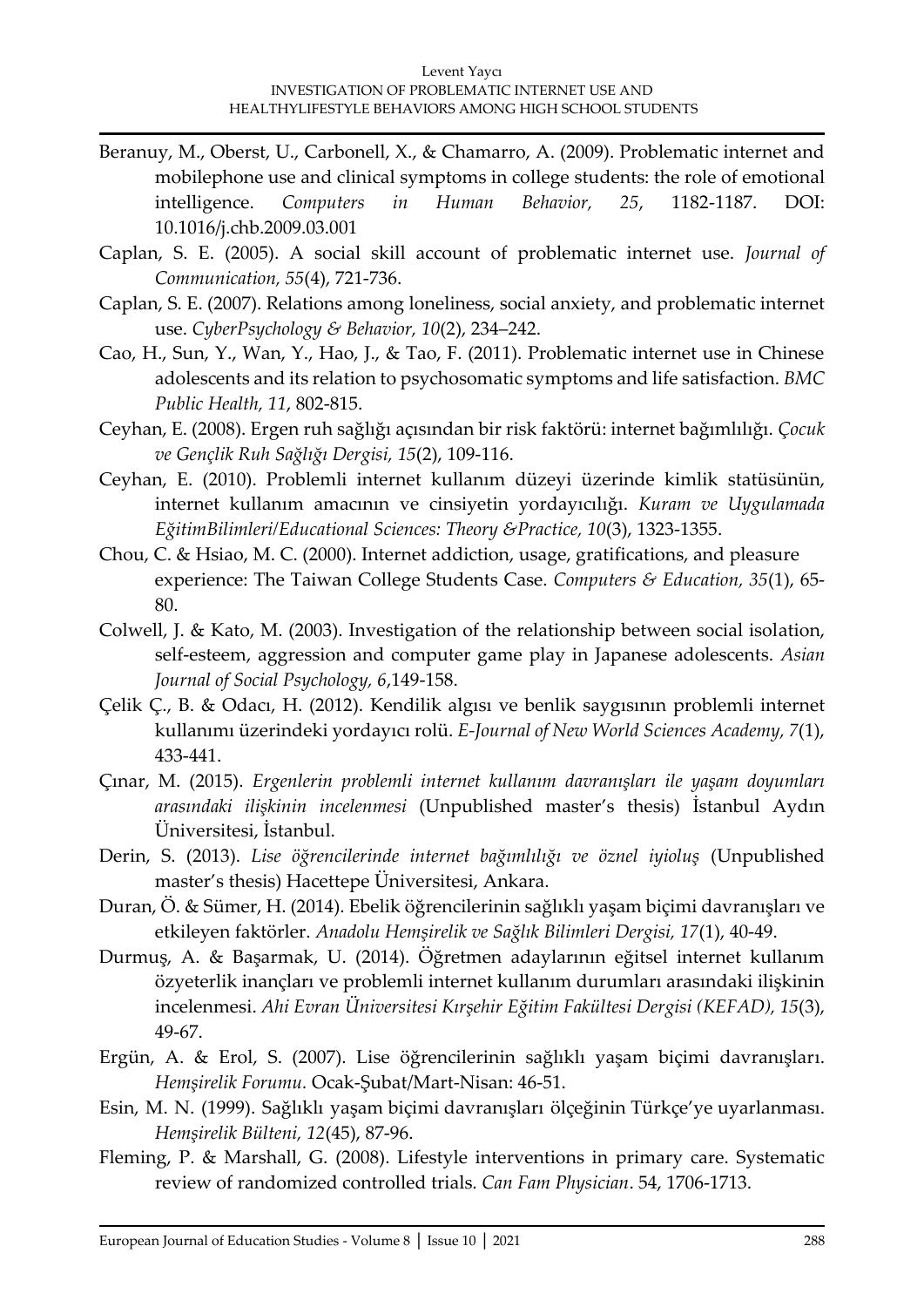- Gamez-Guadix, M., Calvete, E., Orue, I., & Las Hayas, C. (2015). Problematic internet use and problematic alcohol use from the cognitive-behavioral model: A longitudinal study among adolescents. *Addictive Behaviors, 40*, 109–114.
- Goswami, V. & Singh, D. R. (2016). İnternet addiction among adolescents: A review of theresearch. *The International Journal of Indian Psychology, 3*(3), 37–44.
- Günüç, S. & Doğan, A. (2013). The relationships between Turkish adolescents' internet addiction, their perceived social support and family activities. *Computers in Human Behavior, 29*(6), 2197– 2207.
- Kubey, R. W., Lavin, M. J., & Barrows, J. R. (2001). Internet use and collegiate academic performance decrements: Early findings. *Journal of Communication, 51*(2), 366-382.
- Kuss, D. J., Griffiths, M. D., & Binder, J. F. (2013). Internet addiction in students: Prevalence andrisk factors. *Computers in Human Behavior. 29*(3), 959-966. [DOI:](https://psycnet.apa.org/doi/10.1016/j.chb.2012.12.024)  [10.1016/j.chb.2012.12.024](https://psycnet.apa.org/doi/10.1016/j.chb.2012.12.024)
- Larouche, R. (1998). Determinants of college students' health-promoting lifestyles. *Clin Excell Nurse Pract, 2*(1), 35-44.
- Morahan-Martina, J. & Schumacher, P. (2000). Incidence and correlates of pathological internet use among college students. *Computers in Human Behavior, 16*, 13-29.
- Ocakçı, A. (2018). Sağlığın korunma ve geliştirilmesinde hemşirelik hizmetlerinin rolü. Retrieved from<http://server.karaelmas.edu.tr/saglik/skg.htm>
- Odacı, H. & Kalkan, M. (2010). Problematic internet use, loneliness and dating anxiety among young adult university students. *Computer & Education, 55,* 1091-1097. [DOI:](https://doi.org/10.1016/j.compedu.2010.05.006)  [10.1016/j.compedu.2010.05.006](https://doi.org/10.1016/j.compedu.2010.05.006)
- Oktan, V. (2015). Üniversite öğrencilerinde problemli internet kullanımı, yalnızlık ve algılanan sosyal destek. *Kastamonu Eğitim Dergisi, 23*(1), 281-292.
- Özcan, N. K. & Buzlu, S. (2005). An assistive tool in determining problematic internet use: validity and reliability of the "online cognition scale" in a sample of university students. *Journal of Dependence,* 6, 19–26.
- Reed, P. & Reay, E. (2015). Relationship between levels of problematic internet usage and motivation to study in university students. *The International Journal of Higher Education Research, 70*(4), 711-723. DOI.10.1007/s10734-015-9862-1
- Reisoğlu, İ., Gedik, N., & Göktaş, Y. (2013). Öğretmen adaylarının özsaygı ve duygusal zeka düzeylerinin problemli internet kullanımıyla ilişkisi. *Eğitim ve Bilim,* 3*8*(170), 150-165.
- Sanders, C. E., Field, T. M., Diego, M., & Kaplan, M. (2000). The relationship of internet to depression and social isolation among adolescents. *Adolescence, 35*(138), 237-242.
- Sinkkonen, H. M., Puhakka, H., & Merilainen, M. (2014). Internet use and addiction among Finnish adolescents (15-19 years). *Journal of Adolescence, 37*(2), 123–131. DOI: [10.1016/j.adolescence.2013.11.008](https://doi.org/10.1016/j.adolescence.2013.11.008)
- Snyder S. M., Li W., O'Brien J. E., Howard M. O. (2015). The effect of U.S. university students' problematic internet use on family relationships: A mixed-methods investigation. *PLoS One 10*(12), 1-13. DOI[:10.1371/journal.pone.0144005](https://doi.org/10.1371/journal.pone.0144005)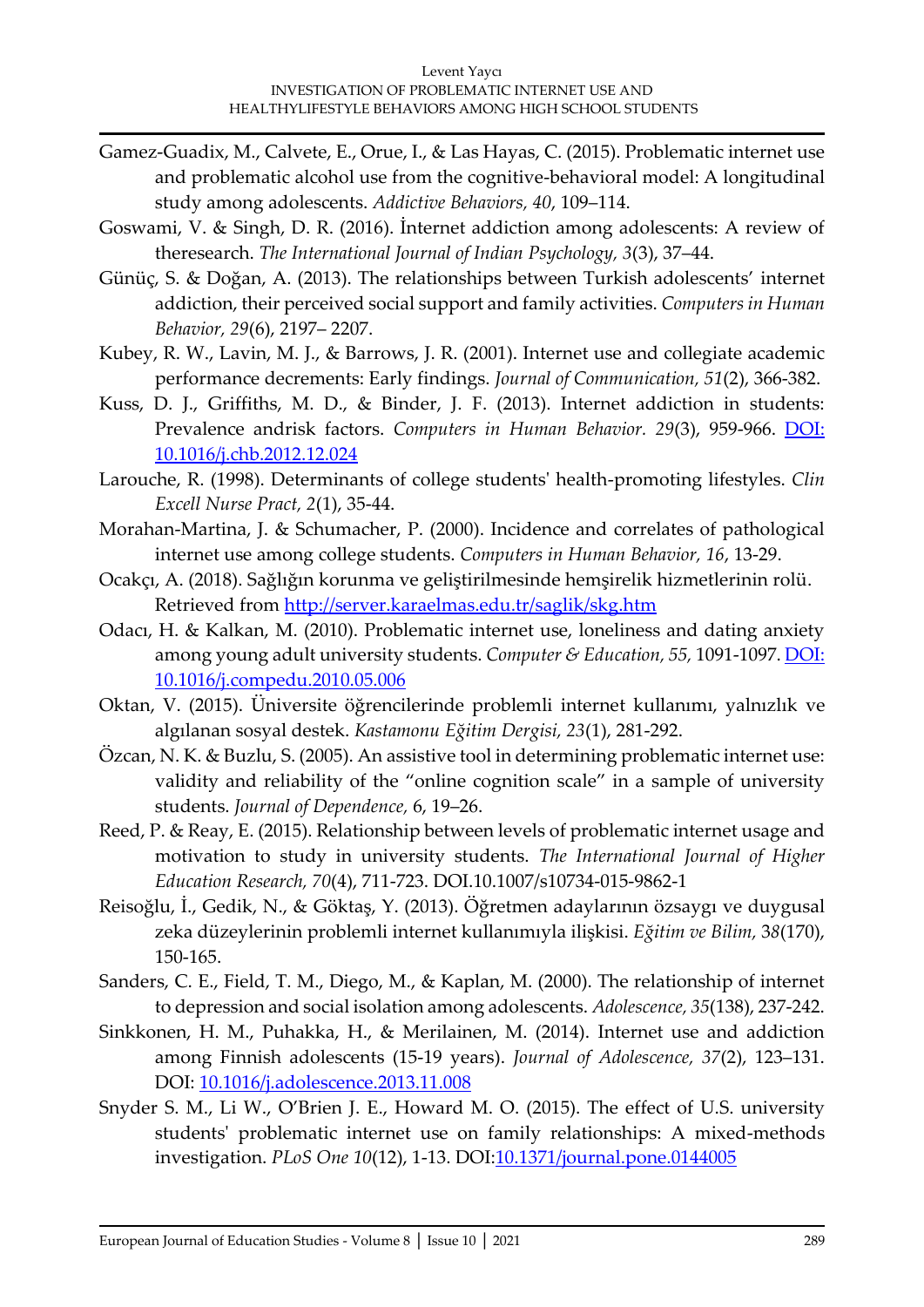- Subrahmanyam, K., & Lin, G. (2007). Adolescents on the net: Internet use andwell-being. *Adolescence, 42,* 659-677.
- Şimşek, N., Akça Kılıç, N., & Şimşek, M. (2015). Lise öğrencilerinde umutsuzluk ve internet bağımlılığı. *Türk Silahlı Kuvvetleri Koruyucu Hekimlik Bülteni, 14*(1), 7–14.
- Taçyıldız, Ö. (2010). *Lise öğrencilerinin internet bağımlılığı düzeylerinin bazı değişkenlere göre yordanması* (Unpublished master's thesis) Ege Üniversitesi, İzmir.
- Tahiroğlu, A. Y., Çelik, G., Fettahoğlu, Ç., Yıldırım, V., Toros, F., Avcı, A., Özatalay, E., & Uzel, M. (2010). Psikiyatrik bozukluğu olan ve olmayan ergenlerde problemli internet kullanımı. *Nöropsikiyatri Derneği Dergisi*, 47, 241–246.
- Toraman, M. (2013). *İnternet bağımlılığı ve sosyal ağ kullanım düzeylerinin ortaöğretim öğrencilerinin akademik başarıları ile ilişkisinin incelenmesi* (Unpublished master's thesis) Fırat Üniversitesi, Elazığ.
- Tsai, C. C., & Lin, S. J. (2003). İnternet addiction of adolescents in Taiwen: An interview study. *Cyber Psychology & Behaviour, 6*(6), 649–653. [DOI:10.1089/109493103322725432](https://doi.org/10.1089/109493103322725432)
- T. C. Başbakanlık Aile ve Sosyal Araştırmalar Genel Müdürlüğü (2008). İnternet kullanımı ve aile. T.C. Başbakanlık Aile ve Sosyal Araştırmalar Genel Müdürlüğü Yayınları. Yayın No: 133. Ankara.
- Yalçınkaya, M., Özer, F. G., & Karamanoğlu, A. Y. (2007). Sağlık çalışanlarında sağlıklı yaşam biçimi davranışlarının değerlendirilmesi. *TSK Koruyucu Hekimlik Bülteni, 6*(6), 409-20.
- Yen, Y. Y., Yen, C. F., Chen, C. S., Wang, P. W., Chang, Y. H., & Ko, C. H. (2012). Social anxietyin online and reallife interaction and their associated factors. *CyberPsychology, Behavior and Social Networking, 15*(1), 712. DOI: 10.1089/cyber.2011.0015.
- Zorbaz, O., & Tuzgöl-Dost, M. (2014). Lise öğrencilerinin problemli internet kullanımının cinsiyet, sosyal kaygı ve akran ilişkileri açısından incelenmesi. *Hacettepe Üniversitesi EğitimFakültesi Dergisi [Hacettepe University Journal of Education], 29*(1), 298-310.